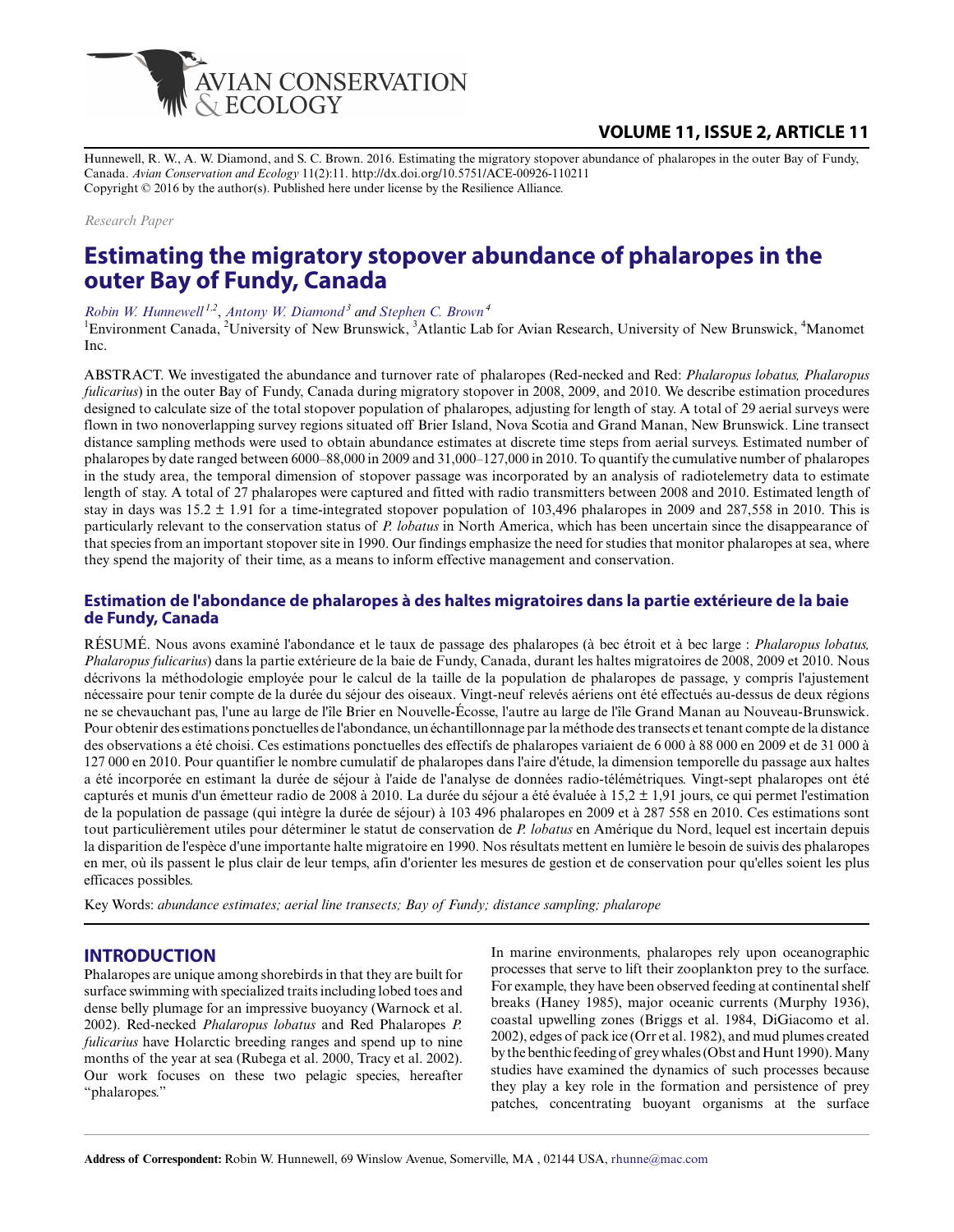(Wolanski and Hamner 1988, Franks 1992, Genin 2004) and providing a critical point of contact between marine birds and their prey (Hunt et al. 1998, Yen et al. 2004, Bost et al. 2009).

The Bay of Fundy is a biologically rich marine area that is dominated by strong tidal forcing and provides stopover habitat for phalaropes on migration. During postbreeding migration, mixed flocks feed in tidal eddies generated by fast moving currents over ledges (Brown and Gaskin 1988). Our goal was to conduct targeted surveys for phalaropes in the outer Bay of Fundy, where migrants of *P. lobatus* occur in spatial and temporal overlap with migrants of *P. fulicarius.* Abundance estimates are important because, on account of their pelagic ecology, phalaropes have eluded the major, omnibus shorebird monitoring programs in North America, such as the International Shorebird Survey (ISS) and the Atlantic Canada Shorebird Survey (ACSS), formerly known as the Maritimes Shorebird Survey (MSS). These migration monitoring efforts were originally designed to identify important shorebird staging habitats, but because phalaropes use offshore marine areas, they fall outside the ambit of most periodic survey routines (Brown et al. 2010).

The need for phalarope surveys during the pelagic phase of their ecology was amplified by a conspicuous decline of Red-necked Phalaropes from a reliable stopover site in the 1980s. During postbreeding migration, full migratory passage of the species at this site was estimated at 1-2 million birds (Finch et al. 1978, Vickery 1978, Mercier and Gaskin 1985). Composed wholly of *P. lobatus* and concentrated within a foraging area of approximately 100 km² known as Head Harbour Passage in the western Bay of Fundy, vast flocks staging in the area each year began to decline in the mid-1980s and by 1990 had disappeared altogether (Duncan 1996). Because they have not returned, the crash triggered broad concern for the conservation status of the species (Donaldson et al. 2000, Brown et al. 2001), prompting recommendations to assess remaining numbers of *P. lobatus* in the northeastern U.S. and Canadian Maritimes (Brown et al. 2010). In 2014, the Committee on the Status of Endangered Wildlife in Canada (COSEWIC) designated the species as one of Special Concern [\(http://www.registrelep-sararegistry.gc.ca/species/](http://www.registrelep-sararegistry.gc.ca/species/speciesDetails_e.cfm?sid=1278) [speciesDetails\\_e.cfm?sid=1278](http://www.registrelep-sararegistry.gc.ca/species/speciesDetails_e.cfm?sid=1278)).

We report the results of estimation procedures designed to calculate the size of the total stopover population of phalaropes in the outer Bay of Fundy, while adjusting for incomplete detection and estimated length of stay. We discuss constraints of aerial surveys for ephemeral, mixed flocks of phalaropes at sea, as well as conservation implications of our present-day findings with respect to the disappearance of *P. lobatus* from the western Bay of Fundy some 25 years ago.

#### **METHODS**

#### **Study area**

Aerial surveys to estimate stopover abundance and turnover of phalaropes were conducted during postbreeding migration in 2009 and 2010 in the outer Bay of Fundy, Canada. The study area comprised two nonoverlapping survey regions located off Brier Island, Nova Scotia and Grand Manan, New Brunswick (Fig. 1). Characterized by strong tidal forcing and irregular bottom topography, both regions contain ledges and shoals that introduce turbulence into the prevailing axis of tidal flow (Aretxabaleta et al. 2008). As it collides with ledges (e.g., Northwest Rock 44°19'N, 66°24'W), eddies of cool, upwelled water carrying dense prey form, drift, and degrade locally about the ledges  $(\leq 1100 \text{ m})$ , subject to the agency of semidiurnal ebb-flood cycle (Thorne and Read 2013). Phalaropes exhibit positive spatial association with these patches of vertical mixing in the surrounding marine environment (Brown and Gaskin 1988).

**Fig. 1**. Location of study area in the outer Bay of Fundy, Canada between New Brunswick and the southwestern tip of Nova Scotia. Marine depth contours, range -5 to -100 m, are shown. Aerial line transects ( $n = 28$ ) were allocated over two nonoverlapping survey regions, "Brier" and "Grand Manan." Strong tidal currents collide with ledges and shoals to generate enhanced vertical mixing in both regions. Note: location of Head Harbour Passage where large flocks of *P. lobatus* staged until the mid-1980s shown in upper left corner.



Aerial surveys were flown in survey regions, herein "Brier" and "Grand Manan," situated on either side of a shipping channel. Steep ledges in both regions host large, mixed flocks of phalaropes, relative to other parts of the surrounding Gulf of Maine (Brown et al. 2010). Both survey regions were demarcated to be of comparable size (633 km² and 531 km², respectively) and configuration with respect to surrounding depth gradients that change abruptly from  $\leq 10$  m over the ledges to  $> 220$  m in the shipping channel.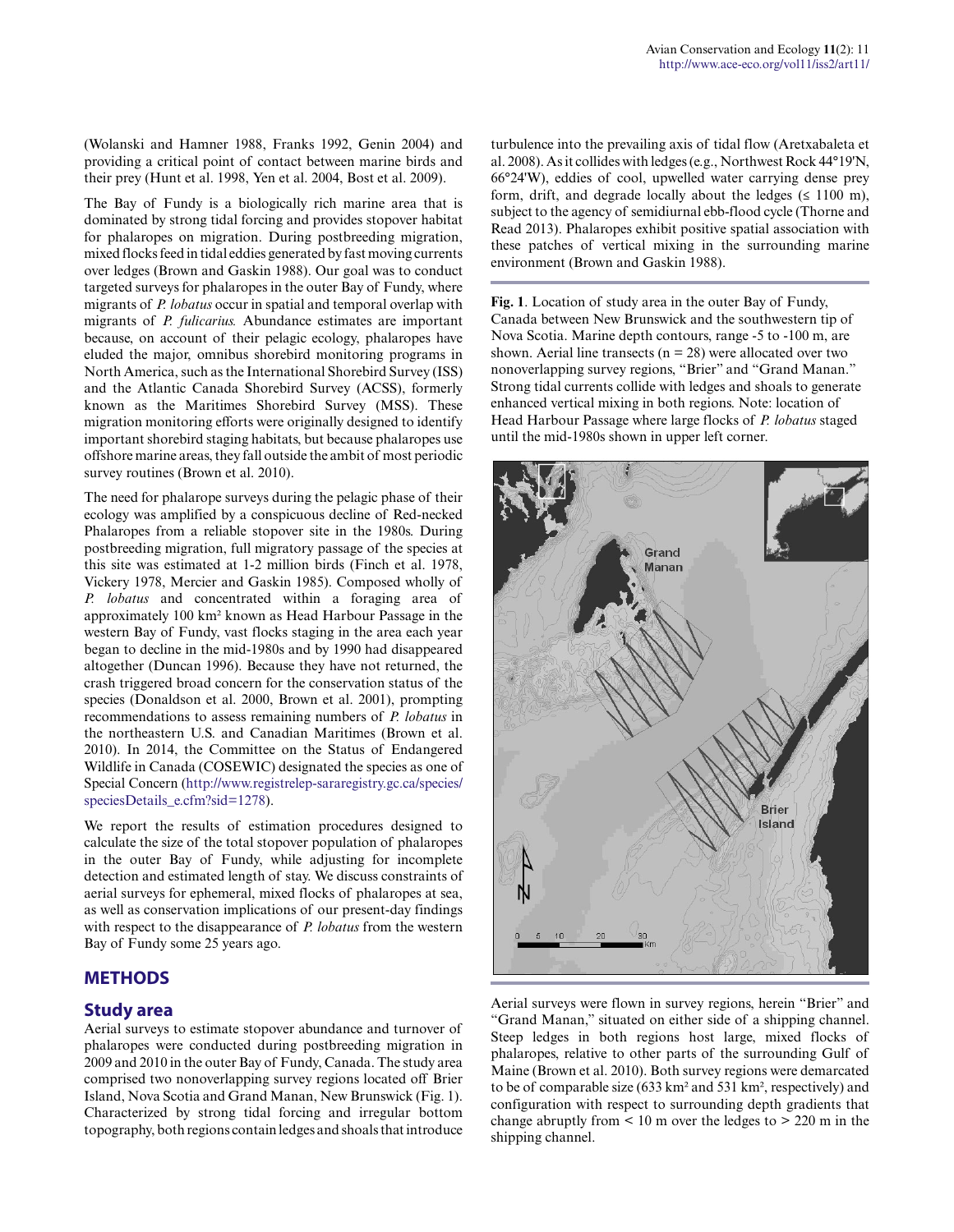#### **Aerial survey design and protocol**

To ensure uniform coverage probability within each region, a line transect layout was established in advance of surveys. Following recommendations by Thomas et al. 2007, a systematic design for transect placement was implemented with the total length of transects (458 km) allocated over 28 lines averaging 16 km in length. Exploratory flights had indicated that on average higher densities of phalaropes would be encountered in the Brier region; therefore a larger number of transects was assigned to Brier  $(n =$ 16) than Grand Manan ( $n = 12$ ). To minimize airtime spent in transit between replicate lines, a zig-zag geometry with equal 4 km spacing was selected (Fig. 1). Transects were oriented perpendicular to the prevailing axis of tidal flow and corresponding trend in the spatial distribution of phalaropes. The cross-current orientation was used to prevent spurious imbalances in the set of line-to-object distances obtained from surveys and to give lower variance for the encounter rate across replicate lines (Thomas et al. 2007, Fewster et al. 2009).

Although opportunities depended on weather and fog, we conducted all surveys independently of tidal stage on days with optimal conditions of zero fog and sea state (Beaufort scale) of 0-3. Time needed to complete a full survey was no more than 3 hours; mean duration (h) was 2.67 (max 3.03). Surveys were flown throughout the migration of postbreeding phalaropes in the study area, a period that typically spans 8–10 weeks beginning in mid-July and tapering off by mid- to late September (Orr et al. 1982, Rubega et al. 2000, Tracy et al. 2002).

The survey platform was a twin-engine aircraft with low wings and flat-sided windows flying at a speed of 100 knots. Surveys were flown at varying altitude; range 80–182 m, mean (± st dev) 126.9 ± 21.5 in 2009 and range 94–169 m, mean 128.7 ± 11.2 in 2010. Phalarope flocks were visually identified from the air by an observer stationed in aft seats, scanning to one side of the aircraft. A global positioning system (GPS) including two Garmin units (GPSMap 76, eTrex Vista Cx) was used to log position, altitude, and speed at 5-s intervals and to store a specific waypoint whenever a flock sighting occurred.

Sighting data included flock size and downward viewing angle to the detected flock. To facilitate taking angle measurements, a set of bins demarcating the search strip were used to collect sightings from the air. We used two plexiglass angle boards to define the bins based on vertical angle measurements: 30°-35°-40°-50°-60°-70°-80° (Bengston et al. 1996). Fitted in both windows, the boards denoted the bins with marks calibrated to observer height. A second set of strips on the trailing edge of the aircraft wing was used as a peripheral aid to maintain standard head alignment. Viewed through the angle boards, each flock was assigned a sighting bin number as it passed abeam within the field of view.

The observer scanned continually to one side of transects, alternating between left and right seats as needed to maintain a glare free prospect of the search strip. Downward visibility was limited by the flat-sided windows. Width of the search strip was determined by an available field of view, which was bounded below at 30° and above at 80°. Sitting upright, the observer could not search within a viewing angle of 30° from the vertical. Thus at any altitude, a near-line blind strip beneath the plane obscured flocks from view. Other than bounding it at 80° for flocks near horizon, no attempt was made to delimit the search strip.

Because time to process flock sightings from the air was limited, we confined bin classification to the geometric centroid of flock clusters, as recommended in Buckland et al. 2001. Because species composition of flocks could not be discerned from the air, sightings were recorded as "phalaropes" and examined together (cf. Herr et al. 2009). Whenever a flock sighting occurred, the observer announced flock size and sighting bin number through headset microphone to a digital voice recorder. Spoken-entry data were uploaded to a WAV file, which generated a time code to reference each sighting in a survey.

Perpendicular distances  $(x)$  were calculated from measurements of angle (*a*) and altitude (*H*) at the time a sighting was made, using basic trigonometry  $x = H \cdot \tan(a)$ . We employed a procedure of discretizing viewing angles, obtained in situ as grouped data using bins, by rounding to the nearest midpoint articulating each bin (e.g., flocks assigned to bin 3 were rounded to 45°). This allowed us to achieve an ungrouped perpendicular distance, calculated from a rounded angle and stored altitude at the time a sighting was made, for each flock. All flock positions, eastings and northings relative to the flown line, were georeferenced in ArcGIS 10 (ESRI).

To evaluate the species composition of mixed flocks on the water, we conducted boat-based surveys in 2010. All boat-based surveys were carried out opportunistically on calm days with flat seas (Beaufort 0-1) and confined to accessible areas ( $\leq 10 \text{ km}^2$ ) around the Brier Island ledges.

#### **Model fitting and analysis**

A detection function for phalaropes was estimated from the perpendicular distances of detected flocks to the flown line by means of conventional distance sampling methods, described in Buckland et al. 2001 and 2004. Because it is expected that a proportion of objects will be missed, analysis procedures specify a flexible, semiparametric model for the detection function *g(x)* and use model fit to infer this proportion (Thomas et al. 2010). Standard estimators describe change in detection relative to an assumed intercept; detection is assumed to be certain on the line itself at zero distance,  $g(0) = 1$ .

For the distance detections gathered here, visibility on the line itself was not possible. Because of the flat-sided windows, a nearline blind strip existed such that distances 0–46 m were hidden from view while distances 47–105 m were intermittently available, depending on survey altitude. When detection probability is subject to the anatomy of a blind strip, left-truncation may ensure a plausible shape for detection curves (Alldredge and Gates 1985, Quang and Lanctot 1991). We considered left truncating at *x* = 100 m to retain the assumption  $g(0) = 1$ , but 477 flock sightings would have been discarded by this move. Therefore, we employed an offset method of rescaling distance data to the minimum observable distance  $(x_{min})$  from the flown line, computed from the minimum viewing angle ( $a_{min} = 30$ ) and altitude (*H*) at the time of each sighting. In this way, detection functions were offset and detection was assumed to be certain, or nearly so, at the nearest visible distance from the line,  $g(x_{min}) = 1$ . To implement this, all perpendicular distances were rescaled accordingly:  $x_{offset} = x - x_{min}$ (Laake et al. 2008*b*).

We analyzed the data separately by survey region and by year (Brier 2009, 2010, Grand Manan 2009, 2010), enabling a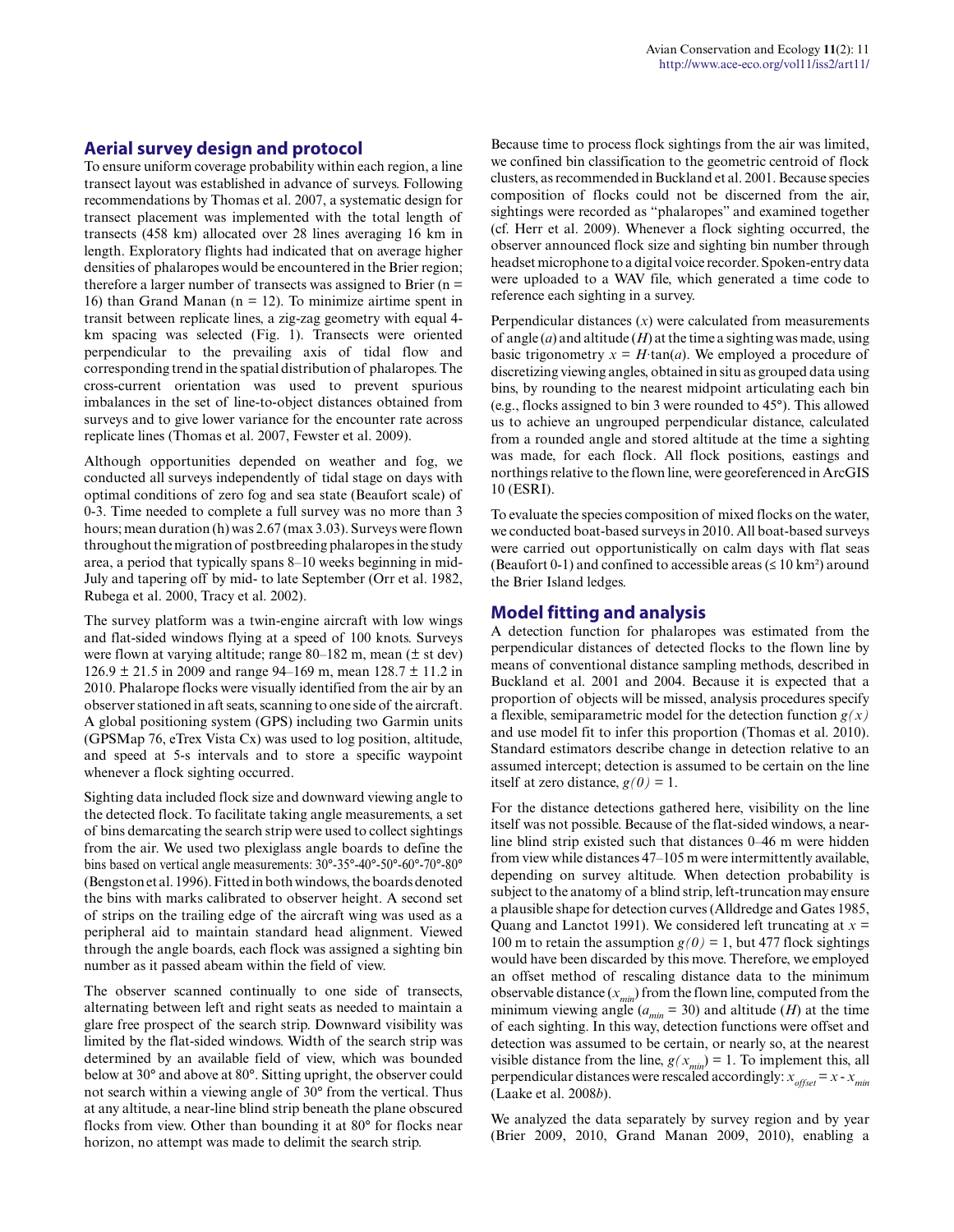comparison of detection parameters estimated at levels relevant to this study. The decision to conduct separate analyses by year was unambiguous because it was not meaningful to obtain pooled estimates of abundance across years. Desired gains in precision by fitting a separate detection function by region, however, were formally evaluated. Resulting Akaike weights were checked throughout the model fitting routine to confirm whether this improved model fit (Buckland et al. 2001). We estimated detection probability "globally" (region:yr), using poststratification to obtain abundance estimates by survey date. This level of temporal resolution in the data was of intrinsic interest in calculating the size of the stopover population.

All detection probability analysis was performed in program DISTANCE, version 6.1 Beta 1 (Thomas et al. 2010). Model fitting was based on a set of key functions and series adjustment terms to improve fit. Data grouping was enlisted at the analysis stage to address any evidence of heaping in the data relative to estimated detection curves. We explored data groupings and right truncation widths as a means to diagnose model fit and capture disparity between observed probability of detection and the fitted curve of estimated detection models. Where appropriate, Akaike's Information Criterion (AIC) was used for model selection, while chi-squared goodness-of-fit was used to evaluate function forms with respect to data groupings. To generate estimates of density *(D)* and abundance *(N)* of phalaropes by survey date under each of the four (region:yr) detection functions used, expected flock size  $E(s)$  was needed along with estimated density of flocks. Accordingly, flock size was estimated globally (region:yr) using the size biased-regression method in which ln(cluster size) is regressed against estimated *g(x).*

## **Estimating length of stay**

To adjust for turnover or length of stay, we derived a correction factor based on an analysis of radio-marked birds in the study area. In 2008, 2009, and 2010, a total of 27 phalaropes were fitted with VHF radio transmitters (1.2 grams, 6 wk lifespan, Holohil Systems, Ltd.). Full description of materials and methods designed to capture phalaropes at sea is given in Ronconi et al. 2010. Tags were deployed in mid- to late August of each year. From the first date of deployment, aerial telemetry to monitor the site tenure of radio-marked birds was conducted every other day at high altitude, 650 m, for a signal range of 8–10 km. Time needed to relocate tagged birds in the study area was  $\leq 15$  min. After 1 hr, telemetry ceased until the following attempt. If a signal could not be relocated after three consecutive attempts, the bird was considered to have migrated on the day of its last detection.

Measured as the elapsed number of days between capture and final detection at a site, minimum length of stay may be estimated from the observation times of radio-marked birds (Iverson et al. 1996), but this neglects precapture site tenure on the part of birds. Therefore, we used encounter sampling (Otis et al. 1993) and program DISTANCE (Thomas et al. 2010) to estimate length of stay (Farmer and Durbian 2006). We assumed that (1) the probability of a bird being caught was proportional to its length of stay, (2) a bird had an equal probability of being caught at any juncture of its stay, and (3) marked birds were representative of unmarked birds (Lehnen and Krementz 2005). Under these assumptions, we fitted a probability density function to the

observation times and used the DISTANCE parameter "effective strip width," *μ* , i.e., that distance for which as many objects are detected beyond  $\mu$  as are missed within  $\mu$  for a given model (Buckland et al. 2001), as an estimate for length of stay in days. As the effective proportion of recorded observation times, this gave an estimate that factored in the likelihood of birds being captured upon arrival and successfully relocated until departure from the study area.

## **Calculating size of stopover population**

As snapshots of phalarope abundance at discrete time steps, each aerial survey was used to track fluctuations in stopover population size across the survey period. In both years, the survey period from initial to final survey date was divided into subintervals, days, to find a cumulative number of phalaropes for all values of date and abundance, "bird days." Hence if  $b<sub>l</sub>$  is the estimated abundance on survey date  $t<sub>l</sub>$ , as determined from the detection model, bird days was found by numerical integration of coordinate pairs  $(t_1, b_1, t_2, b_2, t_1, b_1)$ . Stopover population was estimated by *pop = bd/LOS*, where *pop* = stopover population, *bd* = bird days and *LOS* = estimated length of stay in days (Farmer and Durbian 2006).

Variance of total stopover population size estimates arose from multiple components: survey date abundance estimates *(b<sup>t</sup>* ) generated by the detection models, and estimated length of stay, also derived from a detection function model. We report associated coefficients of variation and 95% confidence limits for the abundance estimates and estimated length of stay.

## **RESULTS**

Aerial line transect surveys were conducted from 31 July to 14 September in 2009 and 26 July to 12 October in 2010. In all, we flew 29 surveys (15 in 2009; 14 in 2010) for a total of 12,667 km and 2159 flock sightings recorded. Time intervals between surveys ranged from 1–8 days, mean ( $\pm$  st dev) 3.7  $\pm$  2.6 in 2009 and 2– 11 days, mean  $6.4 \pm 2.8$  in 2010. Fog in the study area prevented the first survey until the end of July in both years. On three occasions, survey effort was curtailed by fog that formed near Grand Manan and we flew transects in Brier only. On three occasions we flew back-to-back surveys in the course of a single day to assess changes in phalarope habitat specificity with respect to tidal stage. In 2010, the time frame for surveys (78 days) was protracted relative to that in 2009 (45 days) as flocks remained in the study area until mid-October. In response, we continued to fly surveys until October 12.

A combination of global detection models was fitted to the data partitioned by year (2009; 2010). Candidate models with lowest AIC were based on a half-normal key with simple polynomial or cosine adjustment terms. Nested within respective years, we compared models fitted to the data pooled across regions (Brier, Grand Manan) with estimating detection probability separately by region. Summed AIC values from models fitted to the regionspecific data (2571 in 2009, 4104 in 2010) were consistently less than AIC values from models fitted to the region-pooled data (2591 in 2009, 4118 in 2010). Therefore on the basis of improved model fit, we focused our analysis on models fitted to the data separately by region:yr.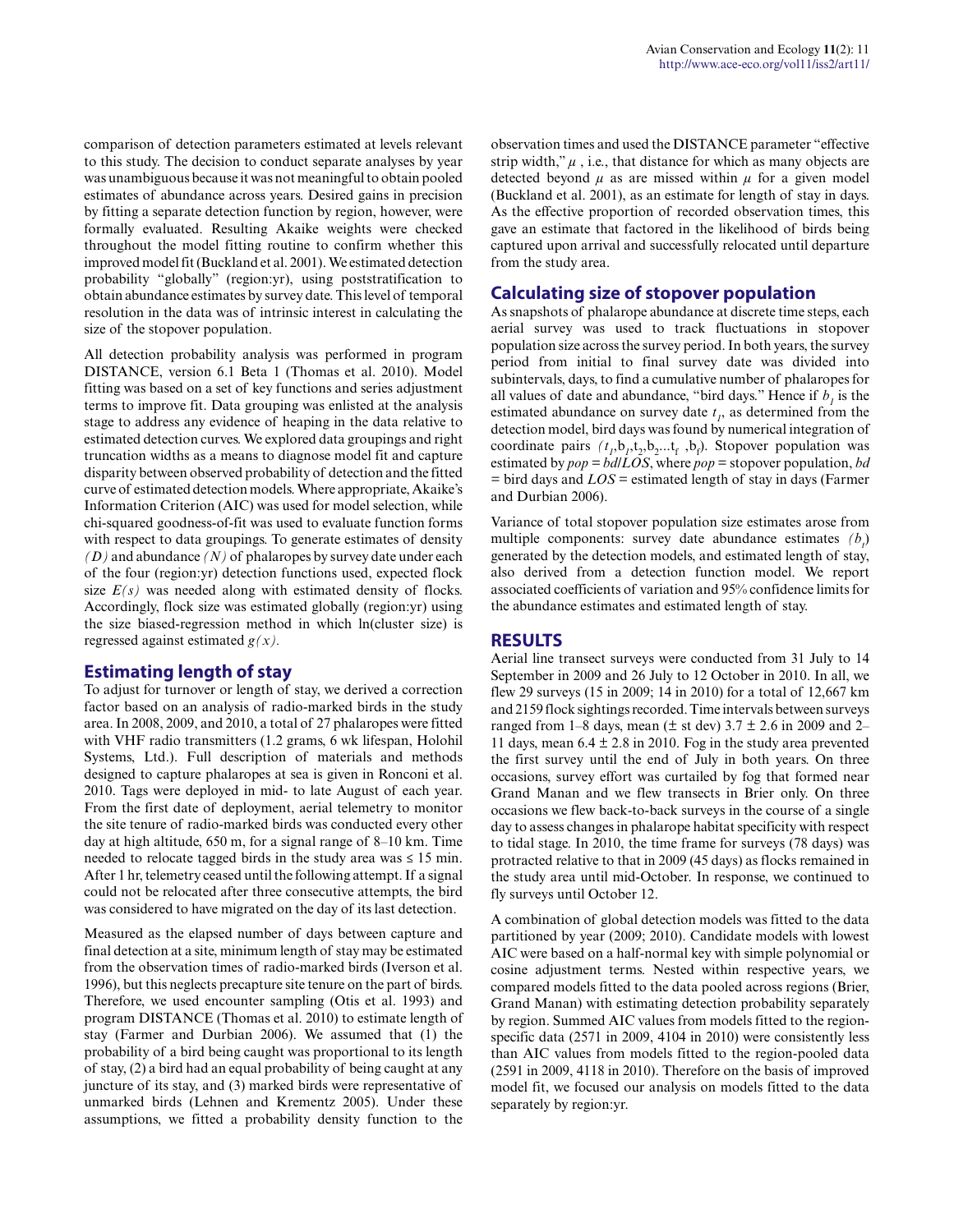**Table 1**. Parameter estimates (*p, ESW*) for detectability of phalarope flocks from detection functions fitted with various data groupings. Global detection functions were fitted to data pooled across survey dates at four levels (region:yr). All models used a half-normal key with simple polynomial or cosine adjustment terms. For each model, *p* refers to the estimated average detection probability and *ESW* refers to the effective strip width. Standard error (SE) and %CV are reported for *p*. The chosen data grouping for each of the four models was ranked by highest Chi-*p values* and on basis of fit at the left-edge of the detection curve.

| Region: Year     | Data grouping               | Right-truncation (m)                                                                          | $\boldsymbol{p}$ | SE    | $\%CV$ | ESW    | GoF Chi-p |
|------------------|-----------------------------|-----------------------------------------------------------------------------------------------|------------------|-------|--------|--------|-----------|
| Brier 2009       | six unequal bins            | 340                                                                                           | 0.372            | 0.013 | 3.60   | 126.50 | 0.001     |
| Brier 2009       | ten 34-m bins               | 340                                                                                           | 0.378            | 0.018 | 4.80   | 128.37 | 0.070     |
| Brier 2009       | fifteen 23-m bins           | 350                                                                                           | 0.368            | 0.018 | 4.99   | 128.82 | 0.890     |
| Brier 2009       | eight 40-m bins             | 320                                                                                           | 0.397            | 0.020 | 5.14   | 126.97 | 0.522     |
| Grand Manan 2009 | six unequal bins            | 340                                                                                           | 0.299            | 0.014 | 4.61   | 101.80 | 0.000     |
| Grand Manan 2009 | ten 34-m bins               | 340                                                                                           | 0.298            | 0.020 | 6.65   | 101.15 | 0.000     |
| Grand Manan 2009 | eight 40-m bins             | 320                                                                                           | 0.322            | 0.014 | 4.36   | 102.95 | 0.072     |
| Grand Manan 2009 | $ten 30-m bins$             | 300                                                                                           | 0.326            | 0.024 | 7.27   | 97.68  | 0.098     |
| Brier 2010       | six unequal bins            | 340                                                                                           | 0.331            | 0.015 | 4.54   | 112.63 | 0.036     |
| Brier 2010       | ten 34-m bins               | 340                                                                                           | 0.317            | 0.013 | 4.08   | 107.82 | 0.000     |
| Brier 2010       | seven 40-m bins             | 280                                                                                           | 0.410            | 0.016 | 3.95   | 114.79 | 0.010     |
| Brier 2010       | six mixed bins <sup>1</sup> | 360                                                                                           | 0.318            | 0.010 | 3.12   | 114.38 | 0.258     |
| Grand Manan 2010 | six unequal bins            | 340                                                                                           | 0.281            | 0.013 | 4.50   | 95.67  | 0.000     |
| Grand Manan 2010 | ten 34-m bins               | 340                                                                                           | 0.261            | 0.011 | 4.18   | 88.83  | 0.005     |
| Grand Manan 2010 | seven 40-m bins             | 280                                                                                           | 0.346            | 0.015 | 4.35   | 96.80  | 0.048     |
| Grand Manan 2010 | six mixed bins <sup>1</sup> | 360                                                                                           | 0.261            | 0.008 | 2.90   | 94.06  | 0.429     |
|                  |                             | <sup>7</sup> 6 mixed distance bins: 34-m bin followed by a 46-m bin and four equal 70-m bins. |                  |       |        |        |           |

Empirical line-to-object distances obtained from surveys exhibited a nonuniform pattern of detection relative to the leftedge of fitted curves, characterized by a "shortage" of sightings in the first bin, followed by a spike or "surplus" in the second. We anticipated a lack of fit between observed detection and estimated detection curves owing to the presence of a blind strip and varying survey altitude. Thus we used the offset method and rescaled distance data to accommodate the blind strip. However, visual inspection of offset detection curves revealed a remaining lack of fit. Rounding to favored values can cause heaping in distance data (Buckland et al. 2001) and we judged that the aerial sighting process led to visibility bias affecting the first and second sighting bins, which induced a systematic lack of fit. Various data groupings were enlisted to alleviate heaping and achieve a robust fit for each model. After regrouping the data into distance classes that spread line-to-object distances across the spiked pattern, we selected a data grouping that achieved best fit overall.

To evaluate the various groupings used with each model, we did not rely upon selection criteria such as AIC, which is not valid to select among data groupings used with the same model (Buckland et al. 2001). Care was taken not to evaluate model fit solely on the basis of chi-squared tests either, which can be sensitive to the choice of distance classes underlying the test (Fewster et al. 2008). Thus for the Brier 2009 model, the data grouping that yielded best fit as assessed by chi-squared test consisted of 15 bins out to a right-truncation of 350 m (*p-value* = 0.890). Nevertheless, a set of 8 bins out to 320 m ( $p$ -value = 0.522) was selected as the most optimal data grouping, especially in the critical realm of fit at the left-edge of the detection curve (Fig. 2). Once detection functions were offset to accommodate the blind strip, 98% of flock sightings occurred at ≤ 340 m.

Parameter estimates for probability of detection *p* and effective strip width *ESW* remained stable over the various data groupings used with each (region:year) model, indicating a good overall fit (Table 1). Probability of detection estimated by each of the four chosen models was: 0.39, 0.31 in Brier 2009, 2010 and 0.32, 0.26 in Grand Manan 2009, 2010. Corresponding point estimates for density *(D)* and abundance *(N)* of phalaropes by survey date are given in Table 2.

**Fig. 2**. Comparison of data groupings enlisted to achieve robust model fit for the same detection function. Brier 2009 analysis set shown, i.e., distance data obtained from surveys flown in Brier, 2009. Figures show observed probability of detection in each distance class (histograms) against expected probability of detection (blue lines) estimated by the fitted model. Eight 40 mdistance bins out to 320 m achieved most optimal fit on basis of χ2 p-value as well as visual inspection of fit at the left-edge of the detection curve.

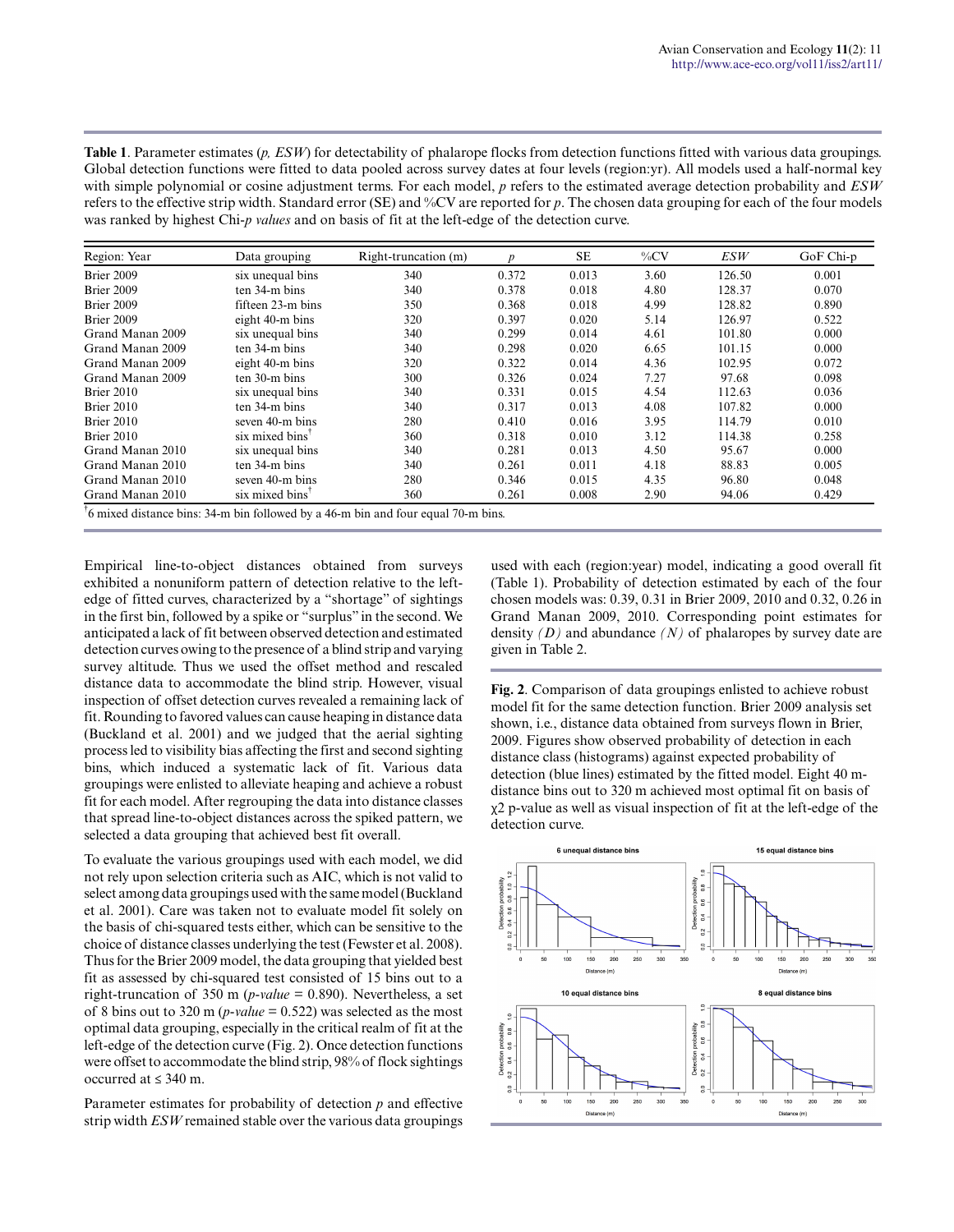| <b>Table 2.</b> Point estimates for the density $(D)$ and abundance $(N)$ of phalaropes by survey date based on detection models fitted to each |
|-------------------------------------------------------------------------------------------------------------------------------------------------|
| of four dataset partitions (region: yr). Density refers to number of phalaropes per square kilometer. Percent coefficient of variation in       |
| D and N as estimated by the four models was: 13.58, 23.70, 18.70, 16.45 for Brier 2009, 2010, GM 2009, 2010, respectively. Standard             |
| error (SE) for density and confidence intervals (95% CI) for abundance estimates are shown. Inference about the abundance of phalaropes         |
| by survey date was restricted to the covered region only: 175 km <sup>2</sup> in Brier, 145 km <sup>2</sup> in Grand Manan.                     |

| $\boldsymbol{D}$ | <b>SE</b> | $\boldsymbol{N}$ | 95% CI                         | Date     | $\boldsymbol{D}$ | <b>SE</b> | $\boldsymbol{N}$ | 95% CI                         |
|------------------|-----------|------------------|--------------------------------|----------|------------------|-----------|------------------|--------------------------------|
| 38.9             | 5.29      | 6824             | 5234 - 8897                    | July 26  | 102.2            | 24.23     | 17,896           | 11,289 - 28,370                |
| 199.3            | 27.05     | 34,877           | 26,749 - 45,474                | July 31  | 249.9            | 59.23     | 43,745           | 27.594 - 69.348                |
| 168.9            | 22.93     | 29,570           | 22,679 - 38,554                | Aug 11   | 426.0            | 100.96    | 74,565           | 47,036 - 118,210               |
| 402.9            | 54.70     | 70,512           | 54,080 - 91,936                | Aug 13   | 142.0            | 33.65     | 24,855           | 15,679 - 39,402                |
| 164.6            | 22.35     | 28,811           | 22,097 - 37,565                | Aug 18   | 210.2            | 49.80     | 36,786           | 23,204 - 58,315                |
| 142.9            | 19.41     | 25,020           | 19,190 - 32,623                | Aug $25$ | 409.0            | 96.92     | 71,583           | 45,155 - 113,480               |
| 173.3            | 23.52     | 30,328           | $23,260 - 39,543$              | Aug 30   | 267.0            | 63.27     | 46,728           | 29,476 - 74,076                |
| 177.6            | 24.11     | 31,086           | 22,679 - 38,554                | Sept 9   | 119.3            | 28.27     | 20,878           | 13,170 - 33,098                |
| 168.9            | 22.93     | 29,570           | 22,679 - 38,554                | Sept 13  | 335.1            | 79.42     | 58,658           | 37,002 - 92,990                |
| 238.2            | 32.34     | 41,701           | 31,983 - 54,371                | Sept 23  | 539.7            | 127.89    | 94,449           | 59,579 - 149,730               |
| 60.6             | 8.23      | 10,615           | 8141 - 13,840                  | Sept 27  | 176.1            | 41.73     | 30,820           | 19,442 - 48,859                |
| 56.3             | 7.64      | 9857             | 7560 - 12,851                  | Oct 3    | 147.7            | 35.00     | 25,849           | 16,306 - 40,978                |
| 38.9             | 5.29      | 6824             | 5234 - 8897                    | Oct 12   | 181.8            | 43.07     | 31,815           | $20.069 - 50.435$              |
|                  |           |                  |                                |          |                  |           |                  |                                |
|                  |           |                  |                                |          |                  |           |                  |                                |
| D                | <b>SE</b> | $\boldsymbol{N}$ | 95% CI                         | Date     | $\boldsymbol{D}$ | SE        | $\boldsymbol{N}$ | 95% CI                         |
| 194.5            | 36.39     | 28,216           | 19,595 - 40,628                | July 26  | 90.6             | 14.90     | 13,141           | $9525 - 18.130$                |
| 125.3            | 23.43     | 18,173           | $12,621 - 26,167$              | July 31  | 527.7            | 86.82     | 76,525           | 55,466 - 105,580               |
| 118.7            | 22.20     | 17,216           | 11,956 - 24,790                | Aug 11   | 202.5            | 33.32     | 29,373           | 21,290 - 40,526                |
| 6.5              | 1.23      | 956              | 664 - 1377                     | Aug 13   | 373.1            | 61.38     | 54,109           | 39,219 - 74,653                |
| 32.9             | 6.16      | 4,782            | 3321 - 6886                    | Aug 18   | 234.5            | 38.58     | 34,011           | 24,652 - 46,924                |
| 75.8             | 14.18     | 10,999           | 7639 - 15,838                  | Aug 25   | 138.6            | 22.80     | 20,098           | 14,567 - 27,728                |
| 46.1             | 8.63      | 6695             | $4650 - 9641$                  | Aug 30   | 559.7            | 92.08     | 81,163           | 58,828 - 111,980               |
| 19.7             | 3.70      | 2,869            | 1993 - 4132                    | Sept 9   | 79.9             | 13.15     | 11,595           | 8404 - 15,997                  |
| 3.2              | 0.61      | 478              | $332 - 689$                    | Sept 13  | 346.5            | 57.00     | 50,244           | 36,417 - 69,320                |
|                  |           |                  |                                | Sept 23  | 298.5            | 49.11     | 43,287           | 31,375 - 59,722                |
|                  |           |                  |                                | Sept 27  | 282.5            | 46.47     | 40,968           | 29,694 - 56,523                |
|                  |           |                  |                                | Oct 3    | 154.6            | 25.43     | 22,417           | 16,248 - 30,927                |
|                  |           |                  | Brier 2009<br>Grand Manan 2009 |          |                  |           |                  | Brier 2010<br>Grand Manan 2010 |

Distance sampling methods may be used to infer abundance to a wider area in which line transects are evenly distributed or, more conservatively, to an area demarcated by the line transects themselves. We observed high percent coefficient of variation in the daily abundance estimates generated by detection models. Therefore, we opted to restrict inference about the abundance of phalaropes to the strip of sea repeatedly overflown by aerial surveys, i.e., the covered region only. Our line transects were laid out in two survey regions with an area of 633 km² (Brier) and 531 km² (Grand Manan). Within each area, we delimited a search strip by the length of transects (250 km in Brier, 207 km in Grand Manan) and width of transects (700 m given the available field of view). Accordingly, area of the covered region only was 175 km² in Brier and 145 km² in Grand Manan.

Component sources of uncertainty in our density estimates were detection probability and cluster size. Cluster size was responsible for the largest percent of variance: 85.7, 98.3 in Brier 2009, 2010 and 84.9, 96.9 in Grand Manan 2009, 2010. In correcting for size bias, expected flock size was:  $E(s) \pm SE = 138 \pm 17.3$ ,  $163 \pm 38.3$ in Brier 2009, 2010 and  $67 \pm 11.5$ , 104  $\pm$  16.9 in Grand Manan 2009, 2010. Estimated density of phalaropes/km² in 2009 ranged from low (39 in Brier, 3 in Grand Manan) to high (403 in Brier,

195 in Grand Manan) with peak densities occurring in early August. In 2010, density ranged from low (102 in Brier, 80 in Grand Manan) to high (540 in Brier, 560 in Grand Manan), with peaks occurring in late July, late August and late September.

Prior to finding the cumulative number of phalaropes for all values of date and abundance, "bird days," the sum of *N* values by date in Brier and Grand Manan was taken to derive a combined abundance *(Total N)* across the study area for each survey date in 2009 and 2010. It must be emphasized that in 2009, three survey attempts were curtailed because of fog over Grand Manan; abundance estimates were returned for Brier only on 31 July, 6 August, and 9 August. As snapshots of stopover abundance at discrete time steps, the combined abundance values used to calculate size of the total stopover population, adjusting for length of stay, are given in Table 3.

Among the 27 phalaropes fitted with a radio tag, species ratio differed widely across years with numbers of Red-necked to Red 7:0, 5:3, 0:12 in 2008, 2009, 2010. We fitted a probability density function to the pooled observation times from all individuals and all years to estimate length of stay. The model with lowest AIC*<sup>c</sup>* was based on a uniform key with cosine adjustment term. Estimated length of stay in days (*LOS* ± SE) was 15.2 ± 1.9 with 95% confidence limits at 11.8 - 19.7.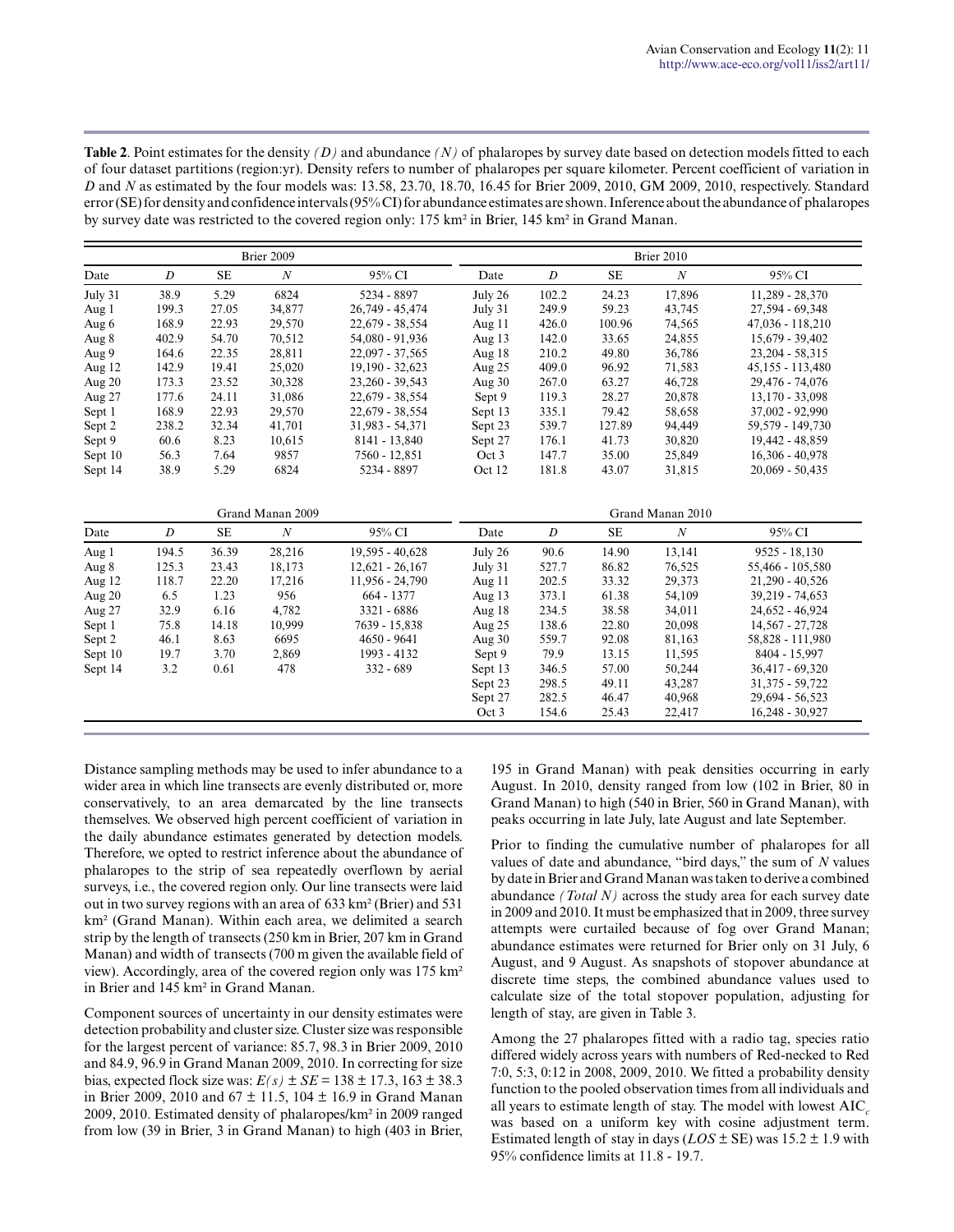**Table 3**. Combined abundance (*Total N*) of phalaropes in the study area by survey date, based on the sum of *N* by survey date in both Brier and Grand Manan. Results of numerical integration to find bird days (BD) and quantify stopover population size (pop) adjusting for length of stay are given. Estimated length of stay (*LOS*) was derived by fitting a probability density function to the observation times of radiomarked birds ( $n = 27$ ) captured in 2008, 2009, and 2010.

| 2009      |                           | 2010                      |  |  |
|-----------|---------------------------|---------------------------|--|--|
| Total N   | Date                      | Total N                   |  |  |
| 6824      | July 26                   | 31,037                    |  |  |
| 63,093    | July 31                   | 120,270                   |  |  |
| 29,570    | Aug 11                    | 103,938                   |  |  |
| 88,685    | Aug $13$                  | 78,964                    |  |  |
| 28,811    | Aug 18                    | 70,797                    |  |  |
| 42,236    | Aug 25                    | 91,681                    |  |  |
| 31,284    | Aug $30$                  | 127,891                   |  |  |
| 35,868    | Sept 9                    | 32,473                    |  |  |
| 40,569    | Sept 13                   | 108,902                   |  |  |
| 48,396    | Sept 23                   | 137,736                   |  |  |
| 10,615    | Sept 27                   | 71,788                    |  |  |
| 12,726    | Oct 3                     | 48,266                    |  |  |
| 7302      | Oct 12                    | 31,815                    |  |  |
|           | Survey period $=$ 49 days |                           |  |  |
| 1,573,142 | <b>BD</b>                 | 4,370,889                 |  |  |
| 15.2      | LOS                       | 15.2                      |  |  |
| 103,496   | pop                       | 287,558                   |  |  |
|           |                           | Survey period $= 78$ days |  |  |
|           | BD                        | 6,743,654                 |  |  |
|           | LOS                       | 15.2                      |  |  |
|           | pop                       | 443,661                   |  |  |
|           | Survey period $=$ 45 days |                           |  |  |

fog; Brier survey only.

Estimated size of the total stopover population of phalaropes in 2009 was 103 thousand. The time frame for surveys in 2009 was 45 days. By contrast, in 2010 the time frame was 78 days because flocks remained in the study area and we continued to fly surveys until mid-October. Based on consensus as to the timing of phalarope migration in the region (Orr et al. 1982, Rubega et al. 2000, Tracy et al. 2002), it was unusual to observe large flocks in the region beyond September. However, our aerial survey coverage suggests that the stopover site tenure of postbreeding phalaropes in the Bay Fundy may be subject to more variation than previously thought. For comparison, we report stopover population size in 2010 for a 49-day period ending on September 13th (287 thousand), and for the full 78-day period (443 thousand), assuming a constant length of stay of 15 days.

Species ratios were gathered for a sample of flocks encountered opportunistically near the Brier ledges in 2010. Between 21 July and 31 August, we conducted 12 boat trips on calm days with flat seas (Beaufort 0-1), during which we were able to approach and photograph 43 flocks resting or feeding on the water. Taken together, the proportion of phalaropes positively identified as *P. lobatus* was 53%.

#### **DISCUSSION**

In this study, the choice of survey platform introduced several factors that likely influenced our stopover abundance estimates. An aircraft was critical to achieving our goal of obtaining comprehensive abundance data on small, highly mobile migratory birds at sea. Brown and Gaskin (1988) characterized the ecology phalaropes in the outer Bay of Fundy as closely tied to the Brier ledges, which act as "tidal pumps" and provide a nexus for phalarope flocks in the region. Quantitative evidence provided by Thorne and Read (2013) substantiates their hypothesis. However, our aerial perspective revealed that large flocks occur in "offledge" areas as well, and that while the ledges provide a focal point for their collective movements, flocks shift widely about them (100s km²) in the span of hours. The dynamic nature of this system imparts a complexity to phalarope occurrence patterns and has a large bearing on the choice of platform to assess them comprehensively.

Aircraft provide certain advantages over boats for surveys at sea, notably an ability to cover large areas (100s of km²) in a short time window (hours), but trade-offs to the increased encounter rate include reduced observer acuity overall (Caughley 1974, Pollock and Kendall 1987, Marsh and Sinclair 1989, Pollock et al. 2006). As a remedy, boat-based surveys allow for detailed observation at close range, but boats must operate with some dependence on "hotspots" as a means of encountering mobile assemblages of birds at sea. As such, they are confined to small search areas (10–15 km²), a feature that limits the utility of boats for surveying phalaropes in the outer Bay of Fundy. In sum, the primary drawback of aircraft for surveys is incomplete detection whereas for boats the problem is one of incomplete coverage. Given the high mobility of phalarope flocks, we concluded that aerial surveys allow for a more synoptic picture.

Our results highlight several issues to be considered when designing studies of small marine birds using aerial line transect methods. The speed of an aircraft allows greater coverage, but entails an increased chance of missing target objects in the search strip. As near-line objects pass through the field of view up to 4x faster than objects near-horizon (Fleming and Tracey 2008), higher altitude allows more time for visual detection. On the other hand, if higher altitude imposes a nontrivial distance between observer and objects below, it reverts to the same drawback brought about by lower altitude, which reduces distance to target objects, but affords less time to process sightings from the air (Buckland et al. 2001).

These are classic pitfalls known to affect aerial surveys and, potentially, to introduce visibility bias into estimation procedures used to obtain abundance estimates from them (Laake et al. 2008*a*). In our case, a key consideration for the utility of distance sampling is a requirement for uniform distances (Fewster et al. 2008). Our empirical distance data showed that features of the aerial sighting situation led to visibility bias that may have translated into a violation of the uniform requirement, interfering with our estimators of detection probability. We discuss two scenarios that likely gave rise to a spiked pattern in our distance data: (1) impaired downward visibility induced by the flat-sided windows, such that detections in the first sighting bin were harder to obtain than in the second (Laake et al. 2008*b*). In a plane with flat-sided windows, it is generally easier for an observer to search slightly away from the first sighting bin and to favor the second; (2) influence of animal movement and in particular, evasive movement from the flightpath. If flocks flushed away from the first sighting bin and into the second before being recorded, this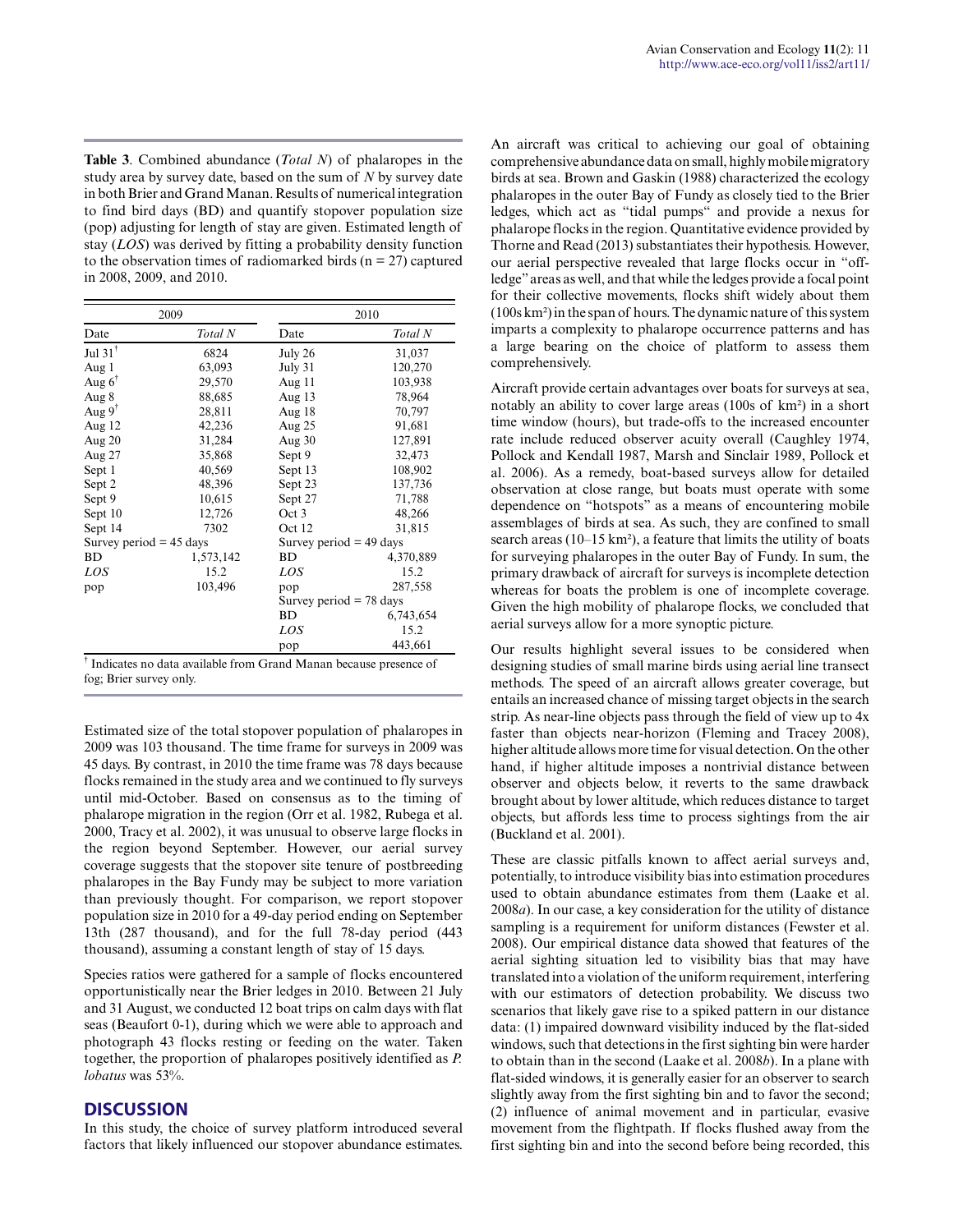would also give rise to the nonuniform pattern of detection reported here. In support of scenario 2, phalaropes were observed to flush from the flightpath during surveys. Paradoxically, this response served as a valuable cue for visual detection (cf. Southwell et al. 2008).

In the absence of mark-recapture methods, it is difficult to gauge whether either scenario was severe enough to cause genuine nonuniformity in our data (Borchers et al. 2006). We speculate that a mixture was at play and a potential outcome is that our estimators for detection probability are positively biased. When estimators for detection probability are too high, compensation for abundance will be too low, and the degree to which abundance is underestimated is proportional to the true detection probability (Laake et al. 2008*a*). Nevertheless, our results clearly show there has been a significant decline in numbers of *P. lobatus* that pass through the Bay of Fundy. Based on previous counts, total stopover passage at Head Harbour from July–September included some 2 million migrants of *P. lobatus,* with daily densities of 5000-20,000 birds/km² (Mercier and Gaskin 1985). By contrast, highest recorded density comprising both species of phalarope as evaluated in the present study was 560 birds/km². Even without applying a species ratio to the abundance estimates reported here, this amounts to a steep reduction in numbers of *P. lobatus* observed at Head Harbour prior to their abrupt disappearance in the 1980s.

The upheaval of phalaropes from Head Harbour in the 1980s remains a matter of speculation in terms of demography. Although the event has been characterized as a disproportionate local decline, consensus from literature is that its impact on the species in North America is unknown (Duncan 1996, Rubega et al. 2000, Brown et al. 2010). The level of uncertainty is reflected in a population size estimate for *P. lobatus* in North America: in their reassessment of population size and trend of 52 species and 75 taxa of shorebirds occurring in North America, Andres et al. (2012) report the figure for *P. lobatus* at 2.5 million. They note that the estimate is highly problematic because it includes historic counts from Head Harbour prior to the disappearance and has not been revised from compilations on shorebird numbers in North America, first published in 2001 (Morrison et al. 2001) and updated in 2006 (Morrison et al. 2006).

Explanatory frameworks for the Head Harbour disappearance can be broken into two categories: (1) population crash; (2) shift in migratory stopover pathway. In support of the first hypothesis, Nisbet and Veit (2015) have proposed the largest part of the decline at Head Harbour was well underway by 1984 and thus can be linked to El Nino-Southern Oscillation (ENSO) events affecting the wintering area. The authors noted that severe ENSO conditions depleted marine ecosystems in the eastern tropical Pacific in 1982/1983. In the Western Hemisphere, the only known major wintering area for *P. lobatus* is the Humboldt Current off Ecuador, Peru, and northern Chile (Murphy 1936, Rubega et al. 2000, but see Haney 1985). Although migrants of *P. fulicarius* winter here too, those that pass through Fundy in autumn are thought to winter in the Canary and Benguela Currents off West Africa (Cramp and Simmons 1982).

This may in part explain why there was not a crash in the outer Bay of Fundy where, based on summary assessments from Brier Island (Brown and Gaskin 1988), smaller assemblages of

phalaropes (10s of thousands) occurred through the 1970s and 1980s and no strict segregation of species, such as that distinguishing Head Harbour, has been reported. However, any perception that the outer Fundy stopover population was insulated from the decline at Head Harbour bears scrutiny: anecdotal observations suggest that *P. fulicarius* often outnumbered *P. lobatus*, by as much as 95:5, at the Brier ledge areas prior to the Head Harbour disappearance, but the species ratio changed measurably, at times approaching 1:20, in its aftermath in 1990 (Brown 1991). As evaluated for the present study, species ratio at the Brier ledges was found to be closer to 50:50 overall in 2010.

Others have proposed a local disturbance affecting prey availability as being responsible for the Head Harbour disappearance (Brown et al. 2010), leading to a shift in migratory pathway and supplying migrants elsewhere. In 1990, there was some indication that zooplankton density was low at Head Harbour in August. Against this, more rigorous plankton tows returned extremely high density values in October (Duncan 1996). The second hypothesis would be better substantiated if population trends observed on Arctic breeding grounds had remained stable overall, but this is not the case for either species of phalarope: survey counts are sparse, but declines were reported at Arctic breeding sites (La Pérouse Bay, Manitoba; Prudhoe Bay, Alaska) in the wake of ENSO 1982/1983 (see Nisbet and Veit 2015). Although the authors acknowledge these declines to be far less pronounced and sustained than the Head Harbour crash, such findings undermine a shift hypothesis because breeding populations of *P. lobatus* should have remained stable if not increasing had 1–2 million birds simply altered their migratory stopover pathway.

None of the above frameworks has sufficient scope without quantitative information on phalarope populations on the breeding grounds, wintering areas, and critical stopovers between. This study provides the first attempt to obtain comprehensive estimates of phalarope stopover abundance in the Atlantic, while adjusting for estimated length of stay. Our work provides baseline information essential for evaluating the importance of the Bay of Fundy to phalaropes in general. Recent geolocator evidence gathered by Smith et al. 2014 offers an intriguing example of a trans-Atlantic Ocean migratory route in which the Bay of Fundy provided a stopover to a bird breeding in Shetland, UK (Smith et al. 2014). We urge the development of surveys to track phalaropes at sea, where they concentrate reliably and spend the majority of their time.

*Responses to this article can be read online at:* <http://www.ace-eco.org/issues/responses.php/926>

#### **Acknowledgments:**

*Sincere thanks to the team at the Grand Manan Whale and Searbird Research Station, especially Andrew Westgate, Sarah Wong, and Zach Swaim for their skill and persistence in the field. Aerial surveys were made possible by Atlantic Charters of Grand Manan and we thank Klaus and Peter Sonnenberg for their expertise as pilots. Special thanks to Christopher Julian, for design of tools used in the*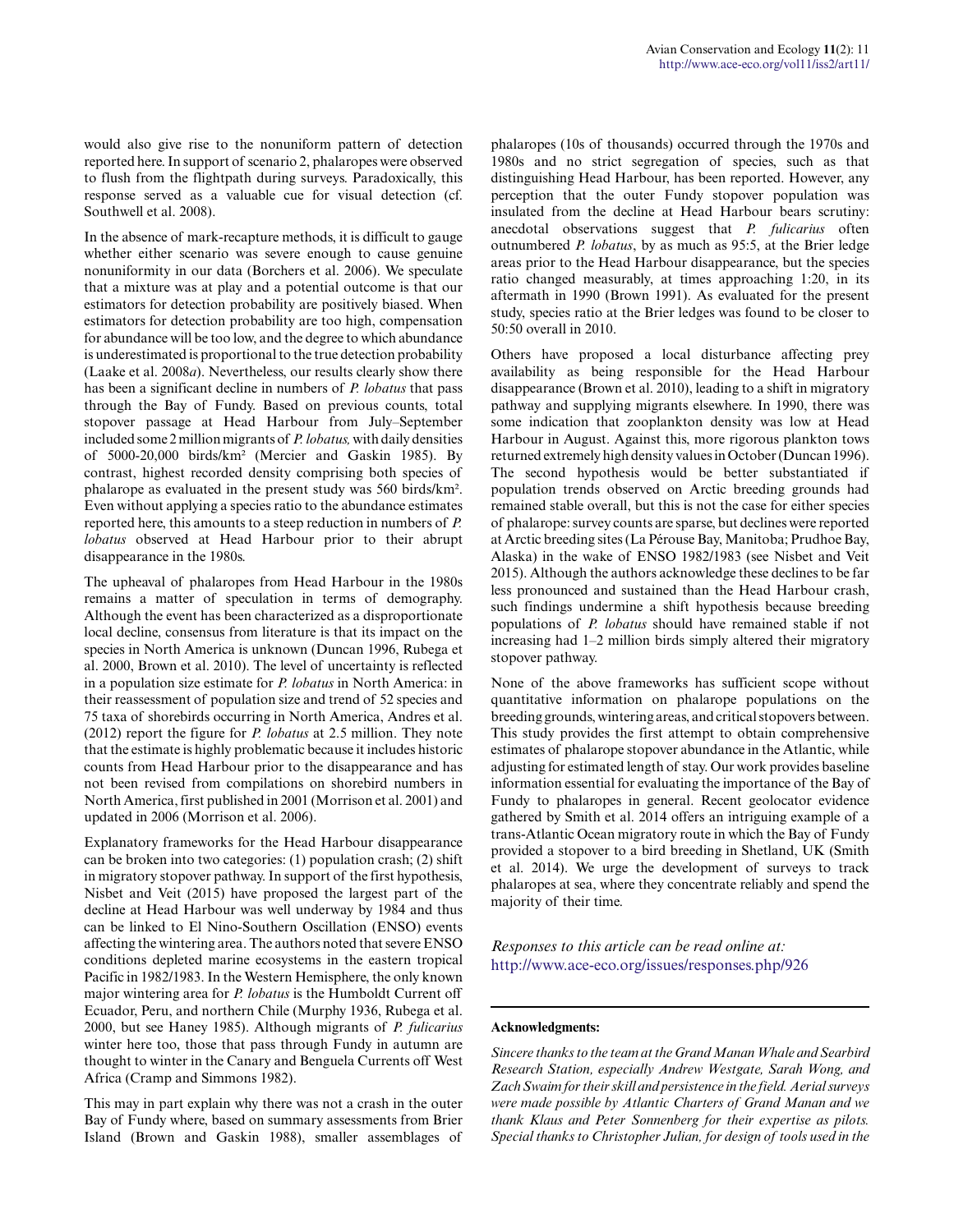*field, and Reid Gillis for long hours of boat maneuvering under challenging conditions. Brier Island Whale and Seabird Cruises generously provided boat-based support and we are grateful to Harold Graham for housing as well. Funding was provided by U.S. Fish & Wildlife Service Region 5, Manomet Center for Conservation Sciences, and Environment Canada. Many insightful discussions contributed to the design of this study; in particular, we thank Dan McCauley, John Chardine, Lesley Thorne, and Charles Duncan. We greatly thank Carina Gjerdrum, Rob Ronconi, and Julie Paquet for helpful reviews of this manuscript.*

#### **LITERATURE CITED**

Alldredge, J. R., and C. E. Gates. 1985. Line transect estimators for left-truncated distributions. *Biometrics* 41:273-280. [http://dx.](http://dx.doi.org/10.2307%2F2530663) [doi.org/10.2307/2530663](http://dx.doi.org/10.2307%2F2530663) 

Andres, B. A., P. Smith, R. I. G. Morrison, C. Gratto-Trevor, S. Brown, and C. Friis. 2012. Population estimates of North American Shorebirds, 2012. *Wader Study Group Bulletin* 119 (3):178-192.

Aretxabaleta, A. L., D. J. McGillicuddy Jr., K.W. Smith, and D. R. Lynch. 2008. Model simulations of the Bay of Fundy gyre: 1. climatological results. *Journal of Geophysical Research-Oceans* 113(C10):C10027. [http://dx.doi.org/10.1029/2007JC004480](http://dx.doi.org/10.1029%2F2007JC004480) 

Bengston, J., A. S. Blix, I. L. Boyd, M. F. Cameron, M. B. Hanson, and J. L. Laake. 1996. Antarctic pack-ice seal research, February and March 1995. *Antarctic Journal* 30(5):191-193.

Borchers, D. L., J. Laake, C. Southwell, and C. G. M. Paxton. 2006. Accommodating unmodeled heterogeneity in doubleobserver distance sampling surveys. *Biometrics* 62:372-378. [http://](http://dx.doi.org/10.1111%2Fj.1541-0420.2005.00493.x) [dx.doi.org/10.1111/j.1541-0420.2005.00493.x](http://dx.doi.org/10.1111%2Fj.1541-0420.2005.00493.x)

Bost, C. A., C. Cotté, F. Bailleul, Y. Cherel, J. B. Charrassin, C. Guinet, D. G. Ainley, and H. Weimerskirch. 2009. The importance of oceanographic fronts to marine birds and mammals of the southern oceans. *Journal of Marine Systems* 78(3):363-76. [http://](http://dx.doi.org/10.1016%2Fj.jmarsys.2008.11.022) [dx.doi.org/10.1016/j.jmarsys.2008.11.022](http://dx.doi.org/10.1016%2Fj.jmarsys.2008.11.022)

Briggs, K. T., F. Dettman, D. B. Lewis, and W. B. Tyler. 1984. Phalarope feeding in relation to autumn upwelling off California. Pages 51-62 *in* D. N. Nettleship, G. A. Sanger, and P. F. Springer, editors. *Marine Birds: their feeding ecology and commercial fisheries relationships.* Special publication compiled by Canadian Wildlife Service for Pacific Seabird Group, Ottawa, Ontario, Canada.

Brown, R. G. B. 1991. The great Fundy phalarope mystery. *Nova Scotia Birds* 33:58-59.

Brown, R. G. B., and D. E. Gaskin. 1988. The pelagic ecology of the Grey and Red-necked Phalaropes Phalaropus-fulicarius and P. lobatus in the Bay of Fundy, eastern Canada. *Ibis* 130 (2):234-250. [http://dx.doi.org/10.1111/j.1474-919x.1988.tb00974.](http://dx.doi.org/10.1111%2Fj.1474-919x.1988.tb00974.x) [x](http://dx.doi.org/10.1111%2Fj.1474-919x.1988.tb00974.x)

Brown, S., C. Duncan, J. Chardine, and M. Howe. 2010. *Version 1.1. Red-necked Phalarope research, monitoring and conservation plan for the northeastern U.S. and Maritimes Canada.* Manomet Center for Conservation Sciences, Manomet, Massachusetts USA.

Brown, S., C. Hickey, B. Harrington, and R. Gill, editors. 2001. *United States shorebird conservation plan.* Second edition. Manomet Center for Conservation Sciences, Manomet, Massachusetts USA.

Buckland, S. T., D. R. Anderson, K. P. Burnham, J. L. Laake, D. L. Borchers, and L. Thomas. 2001. *Introduction to distance sampling: estimating abundance of biological populations.* Oxford University Press, Oxford, UK.

Buckland, S. T., D. R. Anderson, K. P. Burnham, J. L. Laake, D. L. Borchers, and L. Thomas. 2004. *Advanced distance sampling.* Oxford University Press, Oxford, UK.

Caughley, G. 1974. Bias in aerial survey. *Journal of Wildlife Management* 38:921-933. [http://dx.doi.org/10.2307/3800067](http://dx.doi.org/10.2307%2F3800067)

Cramp, S., and K. E. L. Simmons, editors. 1982. *The birds of the western Palearctic. Vol. III: waders to gulls.* Oxford University Press, Oxford, UK.

DiGiacomo, P. M., W. M. Hamner, P. P. Hamner, and R. M. A. Caldeira. 2002. Phalaropes feeding at a coastal front in Santa Monica Bay, California. *Journal of Marine Systems* 37 (1-3):199-212. [http://dx.doi.org/10.1016/s0924-7963\(02\)00202-6](http://dx.doi.org/10.1016%2Fs0924-7963%2802%2900202-6)

Donaldson, G. M., C. Hyslop, R. I. G. Morrison, H. L. Dickson, and I. Davidson. 2000. *Canadian shorebird conservation plan.* Canadian Wildlife Service Special Publications. Canadian Wildlife Service, Ottawa, Ontario, Canada.

Duncan, C. D. 1996. The migration of Red-necked Phalaropes: ecological mysteries and conservation concerns. *Birding* 28:482-488.

Farmer, A., and F. Durbian. 2006. Estimating shorebird numbers at migration stopover sites. *Condor* 108(4):792-807. [http://dx.doi.](http://dx.doi.org/10.1650%2F0010-5422%282006%29108%5B792%3Aesnams%5D2.0.co%3B2) [org/10.1650/0010-5422\(2006\)108\[792:esnams\]2.0.co;2](http://dx.doi.org/10.1650%2F0010-5422%282006%29108%5B792%3Aesnams%5D2.0.co%3B2) 

Fewster, R. M., S. T. Buckland, K. P. Burnham, D. L. Borchers, P. E. Jupp, J. L. Laake, and L. Thomas. 2009. Estimating the encounter rate variance in distance sampling. *Biometrics* 65 (1):225-236. [http://dx.doi.org/10.1111/j.1541-0420.2008.01018.x](http://dx.doi.org/10.1111%2Fj.1541-0420.2008.01018.x)

Fewster, R. M., C. Southwell, D. L. Borchers, S. T. Buckland, and A. R. Pople. 2008. The influence of animal mobility on the assumption of uniform distances in aerial line-transect surveys. *Wildlife Research* 35(4):275-288. [http://dx.doi.org/10.1071/](http://dx.doi.org/10.1071%2Fwr07077) [wr07077](http://dx.doi.org/10.1071%2Fwr07077)

Finch, D. W., W. C. Russell, and E. V. Thompson. 1978. Pelagic birds in the Gulf of Maine. *American Birds* 32:281-294.

Fleming, P. J. S., and J. P. Tracey. 2008. Some human, aircraft and animal factors affecting aerial surveys: how to enumerate animals from the air. *Wildlife Research* 35(4):258-267. [http://dx.doi.](http://dx.doi.org/10.1071%2Fwr07081) [org/10.1071/wr07081](http://dx.doi.org/10.1071%2Fwr07081) 

Franks, P. J. S. 1992. Sink or swim: accumulation of biomass at fronts. *Marine Ecology Progress Series* 82:1-12. [http://dx.doi.](http://dx.doi.org/10.3354%2Fmeps082001) [org/10.3354/meps082001](http://dx.doi.org/10.3354%2Fmeps082001) 

Genin, A. 2004. Bio-physical coupling in the formation of zooplankton and fish aggregations over abrupt topographies. *Journal of Marine Systems* 50(1-2):3-20. [http://dx.doi.](http://dx.doi.org/10.1016%2Fj.jmarsys.2003.10.008) [org/10.1016/j.jmarsys.2003.10.008](http://dx.doi.org/10.1016%2Fj.jmarsys.2003.10.008)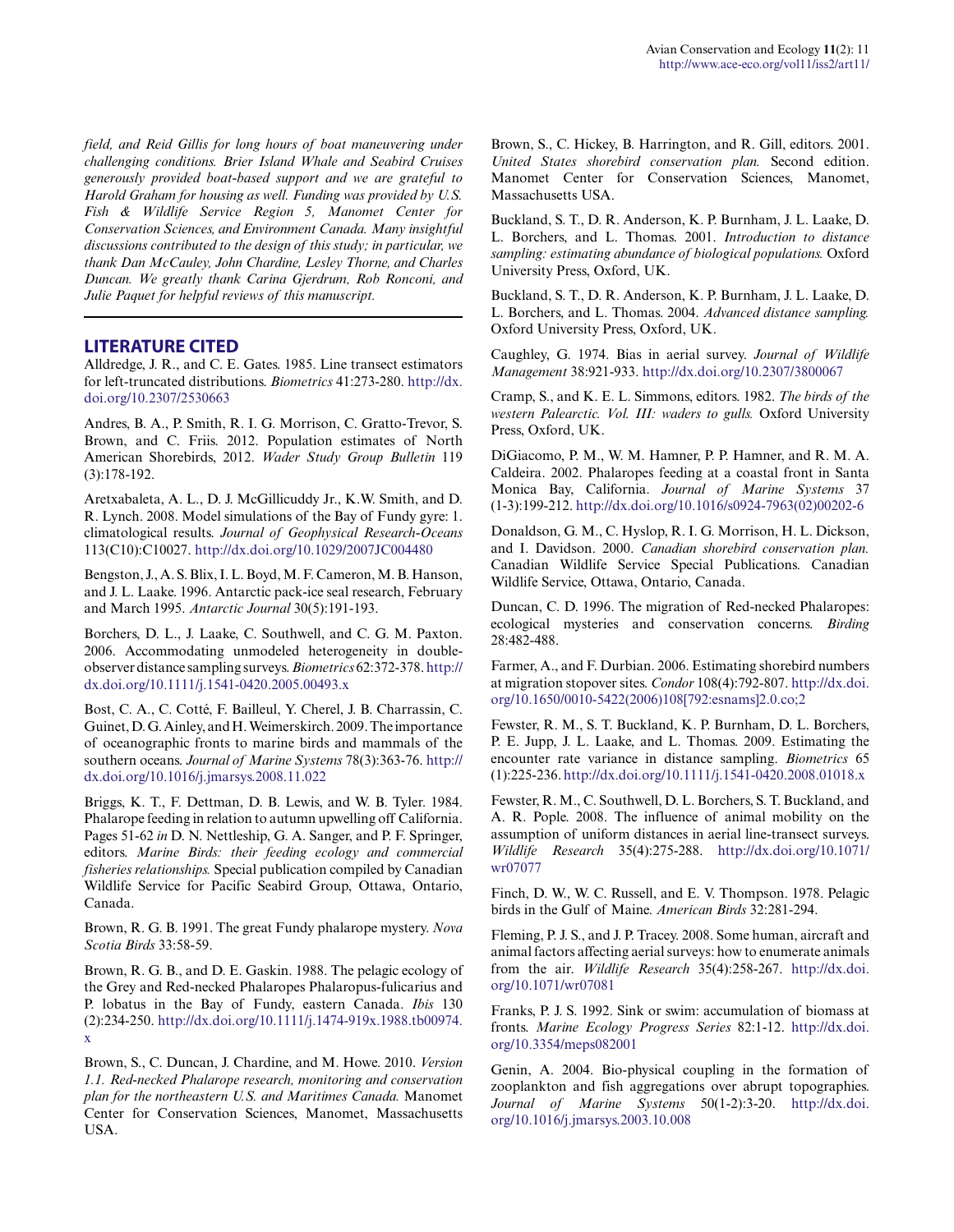Haney, J. C. 1985. Wintering phalaropes off the southeastern United States: application of remote sensing imagery to seabird habitat and analysis of oceanic fronts. *Journal of Field Ornithology* 56:321-333.

Herr, H., M. Scheidat, K. Lehnert, and U. Siebert. 2009. Seals at sea: modelling seal distribution in the German bight based on aerial survey data. *Marine Biology* 156(5):811-820. [http://dx.doi.](http://dx.doi.org/10.1007%2Fs00227-008-1105-x) [org/10.1007/s00227-008-1105-x](http://dx.doi.org/10.1007%2Fs00227-008-1105-x)

Hunt, G. L., Jr., R. W. Russell, K. O. Coyle, and T. Weingartner. 1998. Comparative foraging ecology of planktivorous auklets in relation to ocean physics and prey availability. *Marine Ecology Progress Series* 167:241-259. [http://dx.doi.org/10.3354/meps167241](http://dx.doi.org/10.3354%2Fmeps167241) 

Iverson, G. C., S. E. Warnock, R. W. Butler, M. A. Bishop, and N. Warnock. 1996. Spring migration of Western Sandpipers along the Pacific Coast of North America: a telemetry study. *Condor* 98:10-21. [http://dx.doi.org/10.2307/1369502](http://dx.doi.org/10.2307%2F1369502) 

Laake, J., M. J. Dawson, and J. Hone. 2008*a.* Visibility bias in aerial survey: mark-recapture, line-transect or both? *Wildlife Research* 35(4):299-309. [http://dx.doi.org/10.1071/WR07034](http://dx.doi.org/10.1071%2FWR07034)

Laake, J., R. J. Guenzel, J. L. Bengtson, P. Boveng, M. Cameron, and M. B. Hanson. 2008*b.* Coping with variation in aerial survey protocol for line-transect sampling. *Wildlife Research* 35 (4):289-298. [http://dx.doi.org/10.1071/WR07065](http://dx.doi.org/10.1071%2FWR07065)

Lehnen, S. E., and D. G. Krementz. 2005. Turnover rates of fallmigrating pectoral sandpipers in the lower Mississippi alluvial valley. *Journal of Wildlife Management* 69(2):671-680. [http://dx.](http://dx.doi.org/10.2193%2F0022-541x%282005%29069%5B0671%3Atrofps%5D2.0.co%3B2) [doi.org/10.2193/0022-541x\(2005\)069\[0671:trofps\]2.0.co;2](http://dx.doi.org/10.2193%2F0022-541x%282005%29069%5B0671%3Atrofps%5D2.0.co%3B2)

Marsh, H., and D. F. Sinclair. 1989. Correcting for visibility bias in strip transect aerial surveys of aquatic fauna. *Journal of Wildlife Management* 53:1017-1024. [http://dx.doi.org/10.2307/3809604](http://dx.doi.org/10.2307%2F3809604)

Mercier, F. M., and D. E. Gaskin. 1985. Feeding ecology of migrating Red-necked Phalaropes (*Phalaropus lobatus*) in the Quoddy region, New Brunswick, Canada. *Canadian Journal of Zoology* 63(5):1062-1067. [http://dx.doi.org/10.1139/z85-159](http://dx.doi.org/10.1139%2Fz85-159) 

Morrison, R. I. G., R. E. Gill, B. A. Harrington, S. K. Skagen, G. W. Page, C. L. Gratto-Trevor, and S. M. Haig. 2001. *Estimates of shorebird populations in North America.* Canadian Wildlife Service Occasional Paper no. 104. Canadian Wildlife Service, Ottawa, Ontario, Canada.

Morrison, R. I. G., B. J. McCaffery, R. E. Gill, S. K. Skagen, S. L. Jones, G. W. Page, C. L. Gratto-Trevor, and B. A. Andres. 2006. Population estimates of North American shorebirds, 2006. *Wader Study Group Bulletin* 111:67-85.

Murphy, R. C. 1936. *Oceanic birds of South America.* Vol. 2, American Museum of Natural History, New York, New York, USA.

Nisbet, I. C., and R. R. Veit. 2015. An explanation for the population crash of Red-necked Phalaropes (*Phalaropus lobatus*) staging in the Bay of Fundy in the 1980s. *Marine Ornithology* 43:119-121.

Obst, B. S., and G. L. Hunt Jr. 1990. Marine birds feed at gray whale mud plumes in the Bering Sea. *Auk* 107(4):678-688. [http://](http://dx.doi.org/10.2307%2F4087998) [dx.doi.org/10.2307/4087998](http://dx.doi.org/10.2307%2F4087998)

Orr, C. D., R. M. P. Ward, N. A. Williams, and R. G. B. Brown. 1982. Migration patterns of Red and Northern Phalaropes in Southwest Davis Strait and in the Northern Labrador Sea. *Wilson Bulletin* 94(3):303-312.

Otis, D. L., L. L. Mcdonald, and M. A. Evans. 1993. Parameterestimation in encounter sampling surveys. *Journal of Wildlife Management* 57(3):543-548. [http://dx.doi.org/10.2307/3809280](http://dx.doi.org/10.2307%2F3809280) 

Pollock, K. H., and W. L. Kendall. 1987. Visibility bias in aerial surveys: a review of estimation procedures. *Journal of Wildlife Management* 51:502-510. [http://dx.doi.org/10.2307/3801040](http://dx.doi.org/10.2307%2F3801040)

Pollock, K. H., H. D. Marsh, I. R. Lawler, and M. W. Alldredge. 2006. Estimating animal abundance in heterogeneous environments: an application to aerial surveys for dugongs. *Journal of Wildlife Management* 70(1):255-262. [http://dx.doi.](http://dx.doi.org/10.2193%2F0022-541x%282006%2970%5B255%3Aeaaihe%5D2.0.co%3B2) [org/10.2193/0022-541x\(2006\)70\[255:eaaihe\]2.0.co;2](http://dx.doi.org/10.2193%2F0022-541x%282006%2970%5B255%3Aeaaihe%5D2.0.co%3B2)

Quang, P. X., and R. B. Lanctot. 1991. A line-transect model for aerial surveys. *Biometrics* 47:1089-1102. [http://dx.doi.](http://dx.doi.org/10.2307%2F2532661) [org/10.2307/2532661](http://dx.doi.org/10.2307%2F2532661) 

Ronconi, R. A., Z. T. Swaim, H. A. Lane, R. W. Hunnewell, A. J. Westgate, and H. N. Koopman. 2010. Modified hoop-net techniques for capturing birds at sea and comparison with other capture methods. *Marine Ornithology* 38:23-29.

Rubega, M. A., D. Schamel, and D. M. Tracy. 2000. Red-necked Phalarope (Phalaropus lobatus). *In* A. Poole, editor. *The birds of North America online.* Cornell Lab of Ornithology, Ithaca, New York, USA. <http://dx.doi.org/10.2173/bna.538>

Smith, M., M. Bolton, D. J. Okill, R. W. Summers, P. Ellis, F. Liechti, and J. D. Wilson. 2014. Geolocator tagging reveals Pacific migration of Red-necked Phalarope *Phalaropus lobatus* breeding in Scotland. *Ibis* 156:870-873. [http://dx.doi.org/10.1111/](http://dx.doi.org/10.1111%2Fibi.12196) [ibi.12196](http://dx.doi.org/10.1111%2Fibi.12196) 

Southwell, C., C. G. M. Paxton, and D. L. Borchers. 2008. Detectability of penguins in aerial surveys over the pack-ice off Antarctica. *Wildlife Research* 35(4):349-357. [http://dx.doi.](http://dx.doi.org/10.1071%2Fwr07093) [org/10.1071/wr07093](http://dx.doi.org/10.1071%2Fwr07093) 

Thomas, L., S. T. Buckland, E. A. Rexstad, J. L. Laake, S. Strindberg, S. L. Hedley, J. R. B. Bishop, T. A. Marques, and K. P. Burnham. 2010. Distance software: design and analysis of distance sampling surveys for estimating population size. *Journal of Applied Ecology* 47:5-14. [http://dx.doi.org/10.1111/](http://dx.doi.org/10.1111%2Fj.1365-2664.2009.01737.x) [j.1365-2664.2009.01737.x](http://dx.doi.org/10.1111%2Fj.1365-2664.2009.01737.x)

Thomas, L., R. Williams, and D. Sandilands. 2007. Designing line transect surveys for complex survey regions. *Journal of Cetacean Research Management* 9(1):1-13.

Thorne, L. H., and A. J. Read. 2013. Fine-scale biophysical interactions drive prey availability at a migratory stopover site for *Phalaropus* spp. in the Bay of Fundy, Canada. *Marine Ecology Progress Series* 487:261-273. [http://dx.doi.org/10.3354/meps10384](http://dx.doi.org/10.3354%2Fmeps10384) 

Tracy, D. M., D. Schamel, and J. Dale. 2002. Red Phalarope (Phalaropus fulicarius). *In* A Poole, editor. *The birds of North America online.* Cornell Lab of Ornithology, Ithaca, New York, USA. [http://dx.doi.org/10.2173/bna.698](http://dx.doi.org/10.2173%2Fbna.698) 

Vickery, P. D. 1978. The fall migration: northeastern Maritime region. *American Birds* 32:174-180.